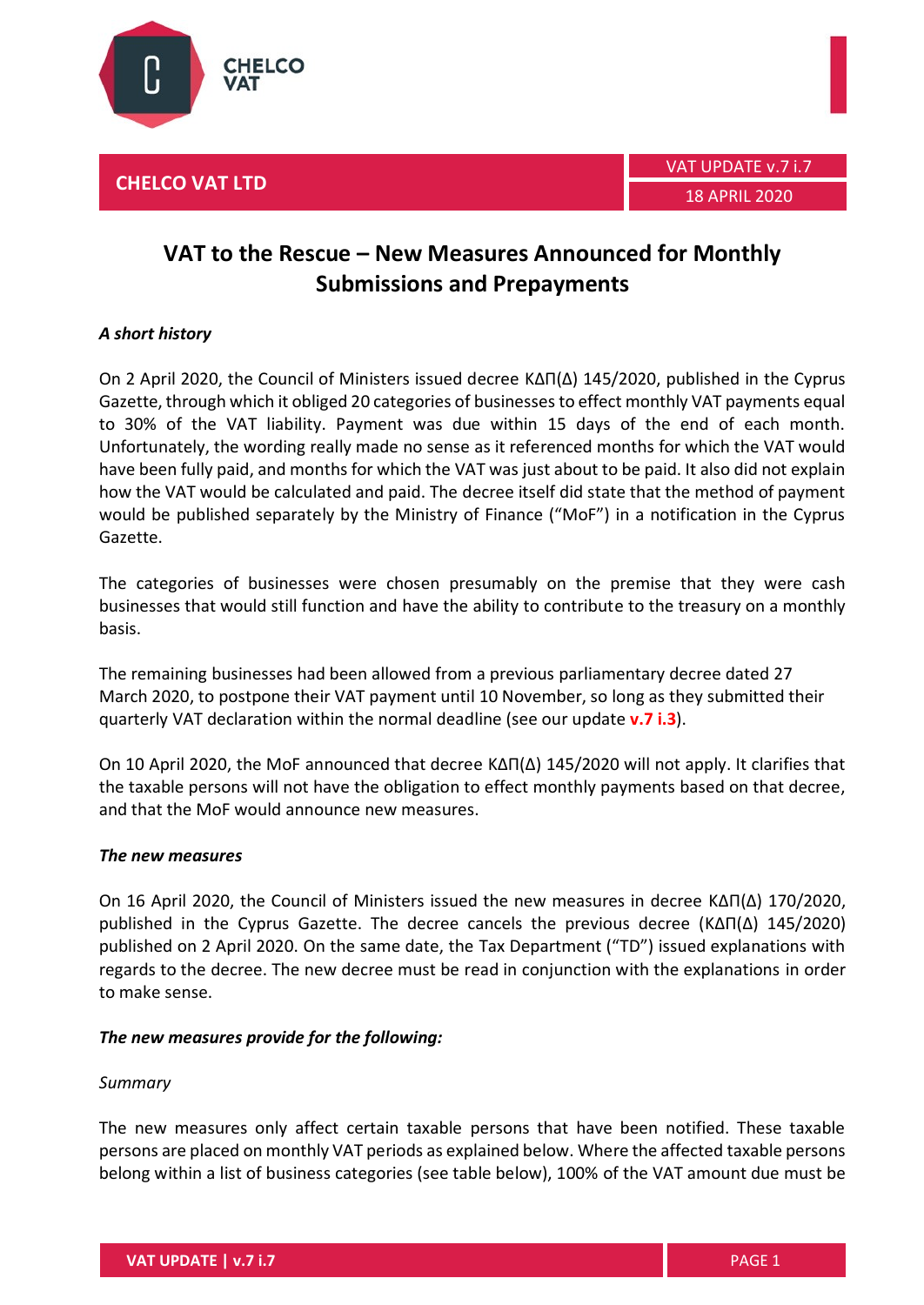paid by the revised deadline. For all others, a 30% payment of all unpaid VAT must be made. This is further explained below.

## *Taxable persons whose VAT periods are changed from quarterly to monthly*

The TD has sent an electronic message to the email address lodged on TAXISnet of the affected taxable persons. The email informs these taxable persons of a temporary change in their VAT periods, from quarterly to monthly. This works as follows:

- Whatever VAT quarters have been assigned to them, their current VAT quarter will be deemed to end on 31 March 2020, and thereafter the VAT quarters will be monthly up to and including 30 June 2020;
- For the affected businesses, the new date of submission of the VAT return, and payment of any relevant VAT, is the 27<sup>th</sup> day of the month following the end of the VAT period;

 For those who's had a VAT quarter ending on 31.03.2020, the date of submission and payment will now be 27.04.2020 instead of 10.05.2020.

To clarify this, the first VAT period for the affected businesses is as follows:

| Previous VAT period   | New VAT period       | New due date of submission of<br>VAT return and payment of VAT<br>due |
|-----------------------|----------------------|-----------------------------------------------------------------------|
| 1.1.2020 - 31.3.2020  | 1.1.2020 - 31.3.2020 | 27.04.2020                                                            |
| 1.2.2020 - 30.04.2020 | 1.2.2020 - 31.3.2020 | 27.04.2020                                                            |
| 1.3.2020 - 31.5.2020  | 1.3.2020 - 31.3.2020 | 27.04.2020                                                            |

Following the above first period, the remaining VAT periods covered by the new decree for the affected businesses will be as follows:

| New VAT period         | New due date of submission of VAT return and<br>payment of VAT due |
|------------------------|--------------------------------------------------------------------|
| 1.4.2020 - 30.4.2020   | 27.05.2020                                                         |
| 1.5.2020 - 31.5.2020   | 27.06.2020*                                                        |
| $1.6.2020 - 30.6.2020$ | 27.07.2020                                                         |

\**this falls on a Saturday so the due date shifts to the next working day*

#### *The amount of VAT that affected taxable persons must pay*

## **1. Taxable person that must pay each month 100% of the amount of VAT due**

If the affected taxable persons belong to a certain category of businesses (see below), they must pay the entire amount of VAT due for each new period by the new deadlines.

The table with the categories of business is the same as the one published on 27 March 2020, less four categories that were removed.

The categories for full payment by the new deadline are the following: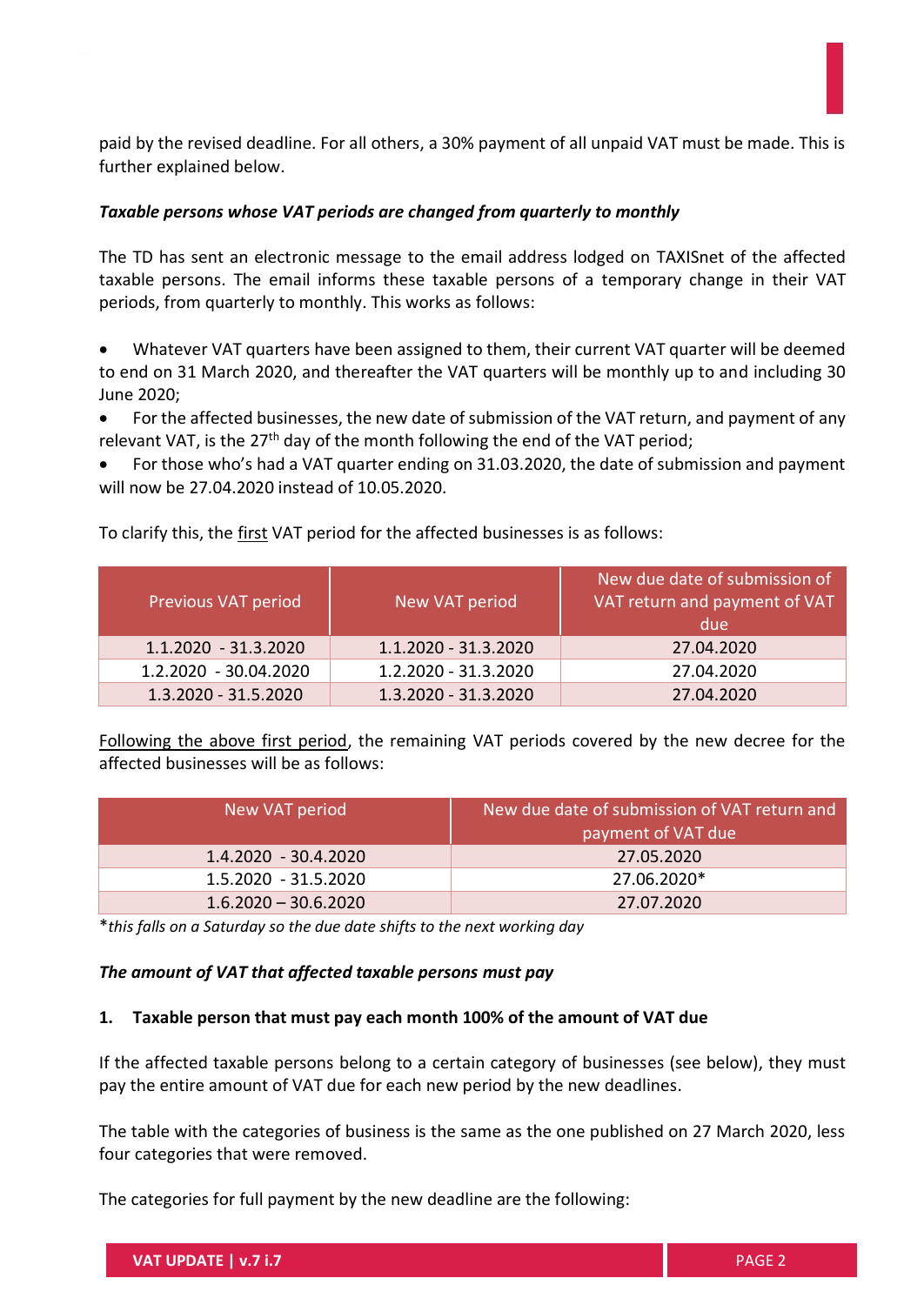- Producers of electricity
- Collection and distribution of water (for water supply)
- Groceries and supermarkets that are mainly for food
- Convenience stores and mini markets
- Retail of fruit and vegetables fruit shops
- Retail sale of meat and meat products including poultry
- Retail sale of bread, other bakery and confectionery products
- Retail sales of fuel
- Retail sale of computers, peripherals and software
- Retail sales of newspapers and stationary
- Pharmacies
- The Cyprus Telecommunications Authority (CYTA)
- Internet services
- Satellite telecommunications services
- Other telecommunication services, besides CYTA

The categories that were removed from the previous decree are the following:

- Retailing of a variety of goods in department stores where food, beverages and tobacco are not predominant
- Retail sale of fish and seafood-fish and molluscs
- Retail sale of books
- Retail sales of toys of all kinds except video games

## **2. Taxable person that will pay each month 30% of the amount of VAT due each month**

Businesses who also received the email notification and whose category of business does not fall in the above table are required to pay 30% of any remaining VAT amount due by the new date of submission. This includes the VAT due as per the new monthly periods, as well as any unpaid VAT from previous periods.

Any VAT that remains unpaid following the VAT payment on 27.07.2020, when the measures cease, will be paid by 10.11.2020, which is the date of the postponement of VAT, permitted under the decree of 27.03.2020.

As such, for the businesses not belonging to the categories as per the table above, payment would be made as follows:

| Due date                                                 | 27.04.2020                                                                       | 27.05.2020                                                                           | 27.06.2020                                                                                     | 27.07.2020                                                                                    |
|----------------------------------------------------------|----------------------------------------------------------------------------------|--------------------------------------------------------------------------------------|------------------------------------------------------------------------------------------------|-----------------------------------------------------------------------------------------------|
| <b>Amount of</b><br><b>VAT that</b><br>should be<br>paid | the<br>30%<br>of<br>amount of VAT<br>that remained<br>unpaid as at<br>31.03.2020 | the<br>0f<br>$30\%$<br>amount of VAT<br>that remained<br>unpaid as at<br>30.04.2020, | the<br>30% of<br>of<br>amount<br>that<br><b>VAT</b><br>remained<br>unpaid as at<br>31.05.2020, | 30%<br>0f<br>the<br>amount of VAT<br>remained<br>that<br>unpaid<br>as<br>at at<br>30.06.2020, |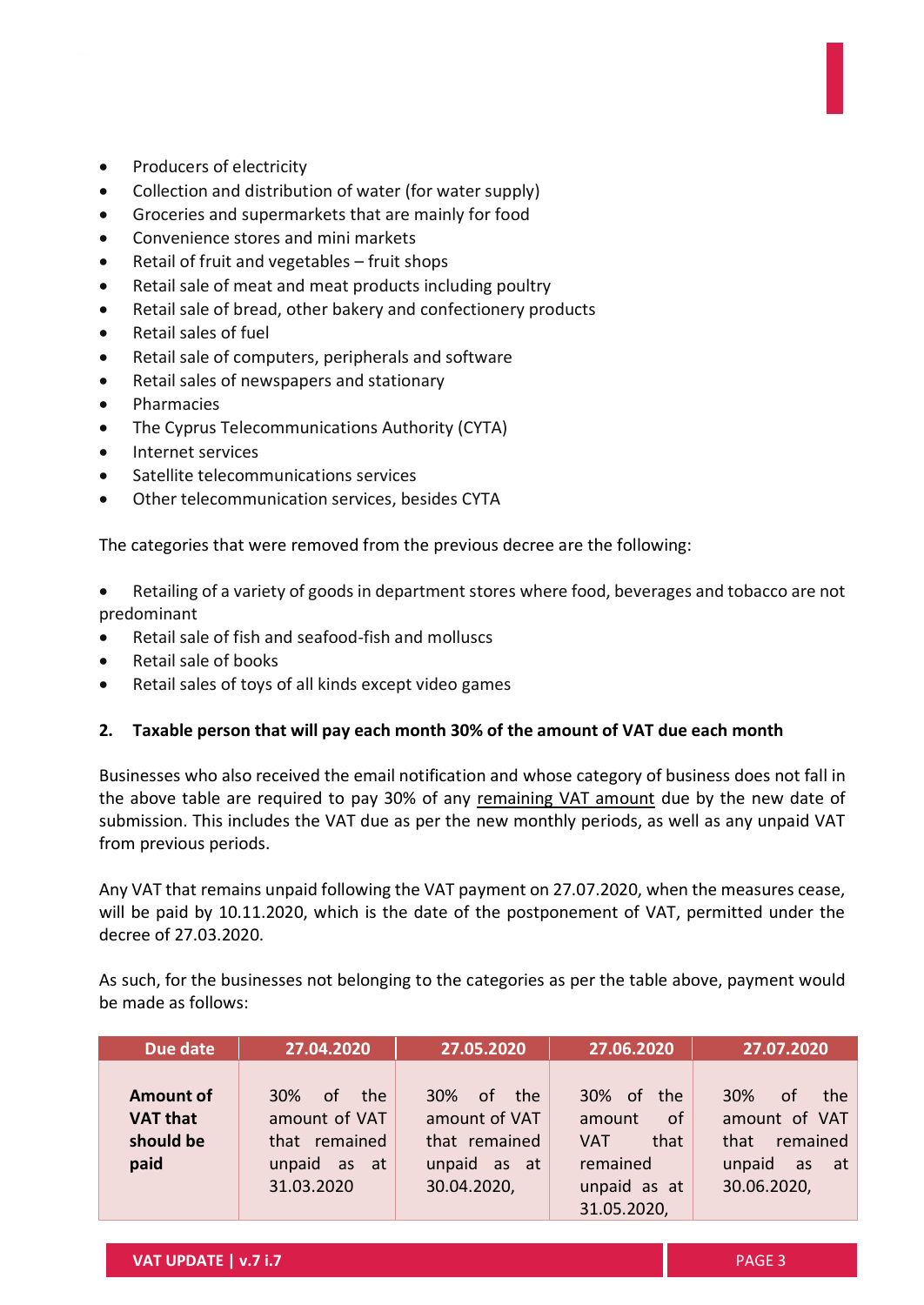| which includes  |                | which includes   |
|-----------------|----------------|------------------|
| 30% of the VAT  | which          | 30% of the VAT   |
| for the period  | includes 30%   | for the period   |
| 01.04.2020-     | of the VAT for | 01.06.2020-      |
| 30.04.2020      | period<br>the  | 30.06.2020       |
| $+$             | 01.05.2020-    | $+$              |
| of the<br>30%   | 31.05.2020     | of<br>30%<br>the |
| unpaid VAT for  | $+$            | unpaid VAT for   |
| all<br>previous | 30% of the     | the<br>period    |
| that<br>periods | unpaid VAT     | 01.05.2020-      |
| remains         | for the period | 31.05.2020       |
| unpaid.         | 01.04.2020-    | $+$              |
|                 | 30.04.2020     | 30%<br>of<br>the |
|                 | $+$            | unpaid VAT for   |
|                 | 30% of the     | the<br>period    |
|                 | VAT for<br>all | 01.04.2020-      |
|                 | previous       | 30.04.2020       |
|                 | periods that   | $+$              |
|                 | remains        | 30% of the VAT   |
|                 | unpaid.        | for all previous |
|                 |                | that<br>periods  |
|                 |                | remains unpaid   |

## **Example 1**

Let us take an example of a business that had an amount of VAT payable €50.000 for the period 01.12.2019-29.02.2020. This amount was payable normally by 10.04.2020. However, following the decree for deferral of VAT until 10.11.2020, the business chose not pay the VAT by 10.04.2020, deferring it until 10.11.2020.

Now the business has received the email notification through the TAXISnet system that its VAT periods have been changed to the new monthly periods. It does **not** belong to the category of businesses for which 100% of the VAT must be paid.

For the period 01.03.2020 – 31.03.2020, the VAT amount payable is  $£10.000$ . As such, on 31.03.2020, it has unpaid VAT of €60.000, being the VAT from the period 1.12.2019-29.02.2020 of €50.000 + the VAT from the period 01.03.2020-31.03.2020 of €10.000. This €60.000 will be paid as follows:

|                                                           | 27.04.2020 | 27.05.2020 | 27.06.2020 | 27.07.2020 | 10.11.2020 |
|-----------------------------------------------------------|------------|------------|------------|------------|------------|
| of<br>Amount<br>due<br>VAT<br>(brought<br>forward)        | €60.000    | €42.000    | €29.400    | €20.580    | €14.406    |
| of<br>Amount<br>Paid<br>VAT<br>(30% of<br>due<br>balance) | €18.000    | €12.600    | €8.820     | €6.174     | €14.406    |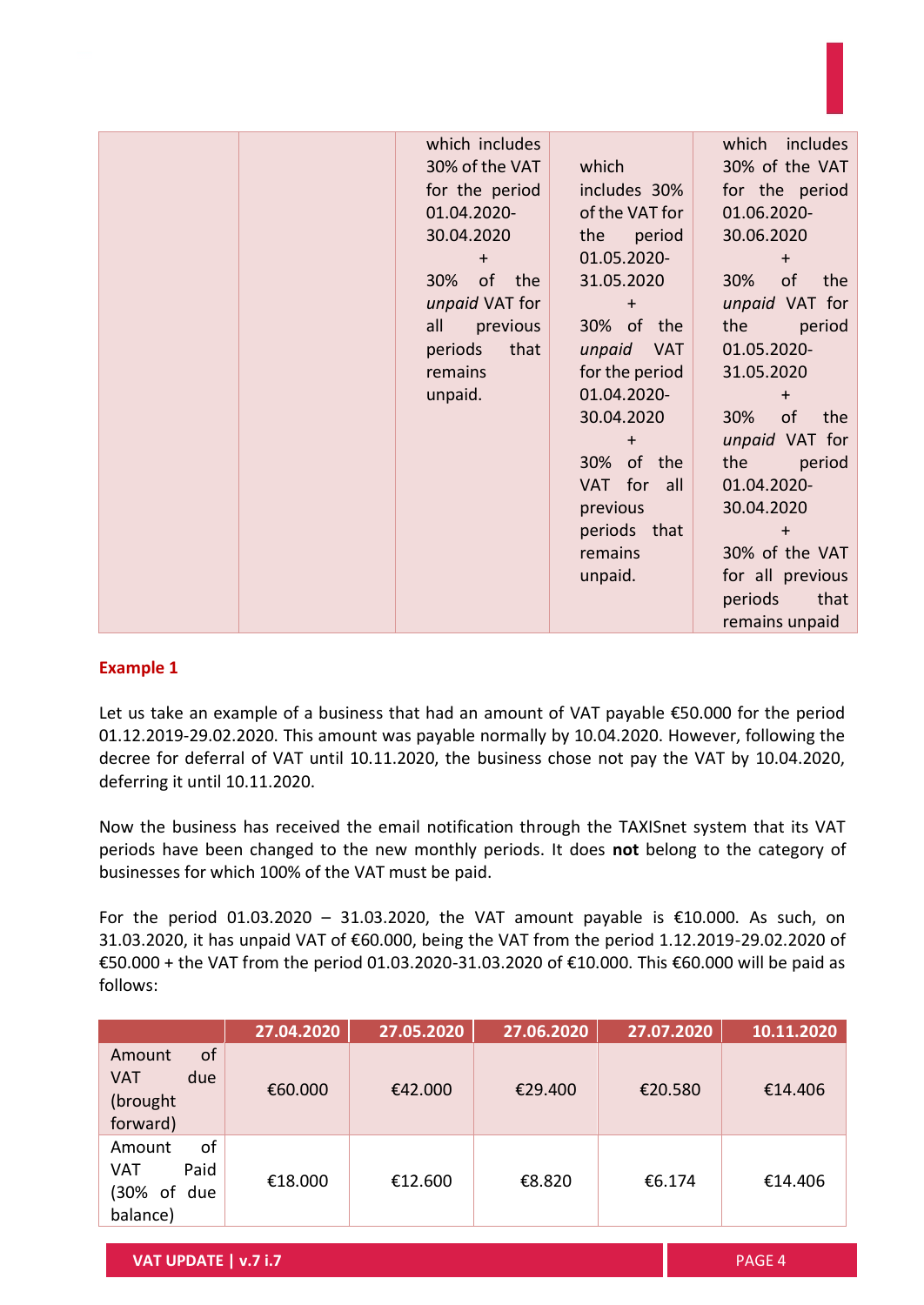| <b>New</b><br>Balance<br>due (carried | €42.000 | €29.400 | €20.580 | €14.406 | nil |
|---------------------------------------|---------|---------|---------|---------|-----|
| forward)                              |         |         |         |         |     |

# **Example 2**

A business has the following VAT quarters:

- $\bullet$  1 May 31 July
- 1 August 30 October
- 1 November -31 January
- 1 February 30 April

It has now received the email notification through the TAXISnet system that its VAT periods have been changed to the new monthly periods. It does **not** belong to the category of businesses for which 100% of the VAT must be paid.

It has the following VAT payable arising for each period:

| <b>New VAT period</b>   | VAT Amount arising for the period |
|-------------------------|-----------------------------------|
| 01.02.2020 - 31.03.2020 | €15.000                           |
| 01.04.2020 - 30.04.2020 | €10.000                           |
| 01.05.2020 - 31.05.2020 | €8.000                            |
| 01.06.2020 - 30.06.2020 | €12.000                           |

Payment of the VAT will be effected as follows:

|                                                            | 27.04.2020 | 27.05.2020 | 27.06.2020 | 27.07.2020 |
|------------------------------------------------------------|------------|------------|------------|------------|
| Amount of VAT due<br>(brought forward)                     | €15.000    | €10.500    | €14.350    | €15.645    |
| New VAT payable<br>for the period                          | nil        | €10.000    | €8.000     | €12.000    |
| <b>TOTAL</b>                                               | €15.000    | €20.500    | €22.350    | €27.645    |
| of<br><b>VAT</b><br>Amount<br>Paid (30% of due<br>balance) | €4.500     | €6.150     | €6.705     | €8.293,50  |
| Balance due<br><b>New</b><br>(carried forward)             | €10.500    | €14.350    | €15.645    | €19.351,50 |

As the legislation stands now, the balance of €19.351,50 will be payable by 10.11.2020.

# **Example 3**

A business has the following VAT quarters:

 $\bullet$  1 May - 31 July